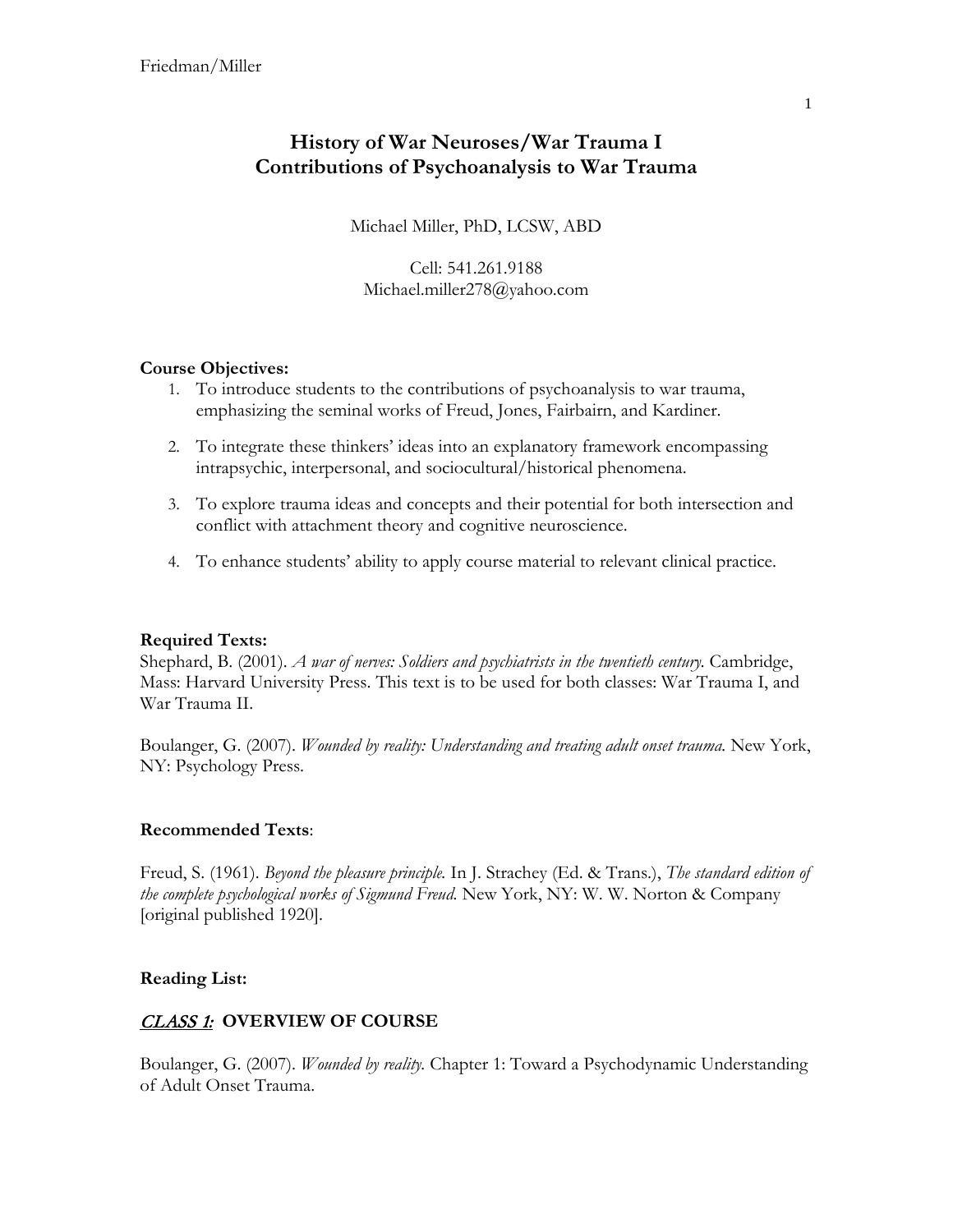Shephard, B. (2001). *A war of nerves.* Introduction; Prologue-The Shock of the Shell; Chapter 1: Doctor's Minds; Chapter 2: Shell Shock in France; Chapter 3: Trench Work; and Chapter 4: The Somme.

### CLASS 2: **CLASSICAL PSYCHOANALYSIS: ERNEST JONES**

Boulanger, G. (2007). *Wounded by reality.* Chapter 2: Catastrophic Dissociation and Childhood Trauma: Some Distinctions.

Jones, E. (1921). War Shock and Freud's Theory of the Neuroses. *The International Psycho-Analytic Library,* 2: 44-59. PEP Web

Shephard, B. (2001). *A war of nerves.* Chapter 5: Psychiatry At the Front 1917-18; Chapter 6: Home Fires; Chapter: 7 Europeans.

### CLASS 3: **CLASSICAL PSYCHOANALYSIS: SIGMUND FREUD**

Boulanger, G. (2007). *Wounded by reality.* Chapter 3: The Cost of Survival: Historical Perspectives on Adult Onset Trauma.

Shephard, B. (2001). *A war of nerves.* Chapter 8: Arguments and Enigmas 1917-18; Chapter 9: Skirting the Edges of Hell; Chapter 10: Inquests.

Freud, S. (1961). *Beyond the pleasure principle.* In J. Strachey (Ed. & Trans.), *The standard edition of the complete psychological works of Sigmund Freud.* New York, NY: W. W. Norton & Company [original published 1920]. PEP Web

## CLASS 4: **SIGMUND FREUD CONTINUED**

Boulanger, G. (2007). *Wounded by reality.* Chapter 4: Wounded by Reality: The Relational Turn.

Shephard, B. (2001). *A war of nerves.* Chapter 11: Will Peace Bring Peace?; Chapter 12: The Lessons of Shell-Shock.

Freud, S. (1950). Introduction to Psycho-Analysis and the War Neuroses. In J. Strachey (Ed. & Trans.), *The Standard Edition of the Complete Psychological Works of Sigmund Freud,* Volume XVII (1917-1919): An Infantile Neuroses and Other Works, 205-216. (Original published 1919) PEP Web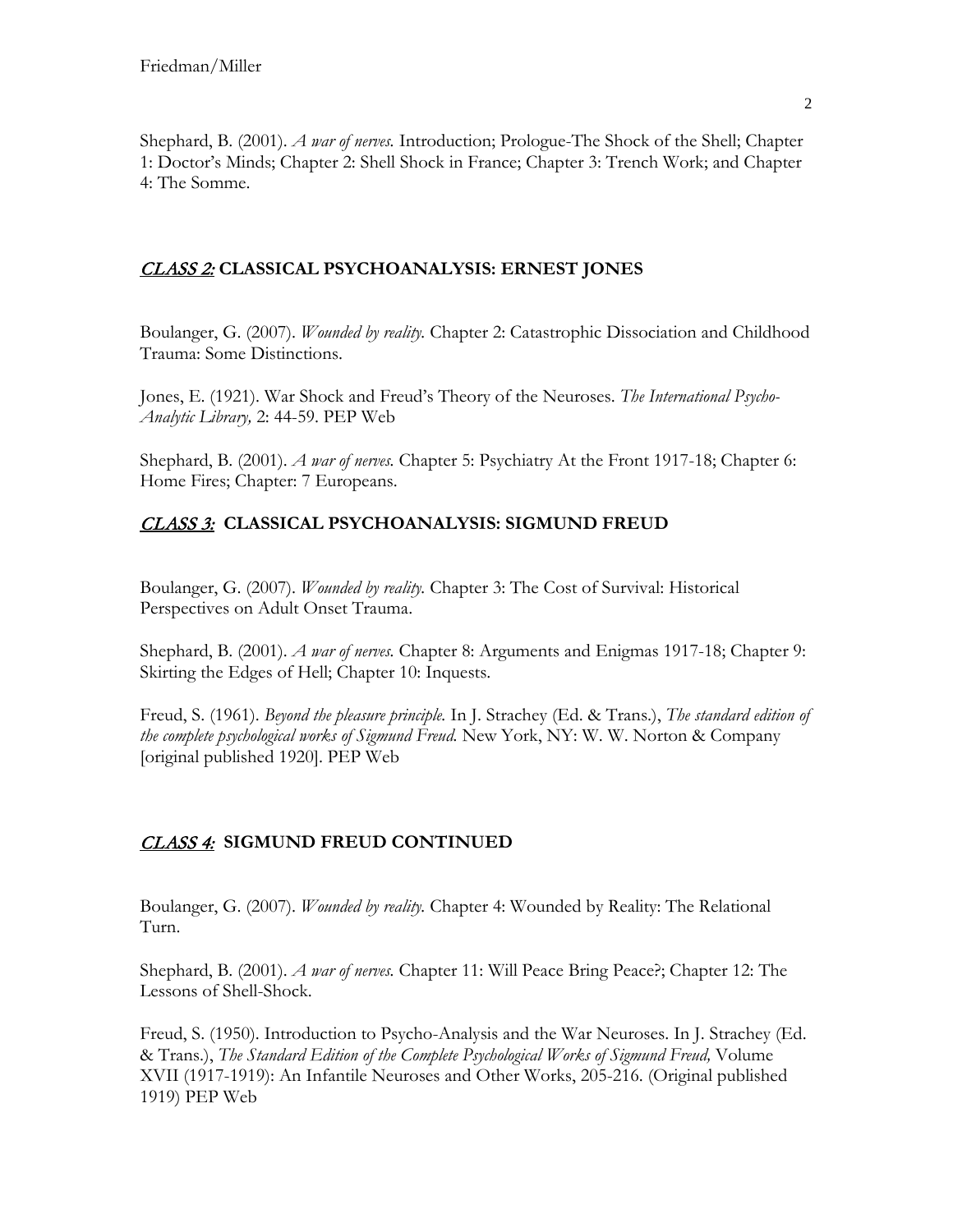Gunther, M. S., & Trosman, H. (1974). Freud as Expert Witness; Wagner-Jauregg and the Problem of the War Neuroses. *Annual of Psychoanalysis,* 23-23. PEP Web

### CLASS 5: **EARLY OBJECT RELATIONS:**

### **WILLIAM RONALD DODDS FAIRBAIRN**

Shephard, B. (2001). *A war of nerves.* Chapter 14: We Can Save Those Boys From Horror; Chapter 15: Front-Line Psychiatry.

Fairbairn, W.D. (1952). Chapter III: The Repression and the Return of Bad Objects (with special reference to the 'War Neuroses.) (1943) in *Psychoanalytic studies of the personality*. London: Tavistock Publication Limited. PEP Web.

Fairbairn, W. D. (1952). Chapter III: The War Neuroses—Their Nature and Significance (1943) in *Psychoanalytic studies of the personality.* London: Tavistock Publications Limited. Retrieved electronically from PEP Web.

Boulanger, G. (2007). *Wounded by reality.* Chapter 5: The Core Self in Crisis: Deconstructing Catastrophic Dissociation; Chapter 6: The Relational Self in Crisis: Further Deconstructing Catastrophic Dissociation.

### CLASS 6: **EGO PSYCHOLOGY AND ADAPTATION (IN LINE WITH HARTMANN): ABRAM KARDINER**

Boulanger, G. (2007). *Wounded by reality.* Chapter 7: From Voyeur to Witness: The Crisis in symbolic Functioning During Catastrophic Dissociation; Chapter 8: The Ancient Mariner's Dilemma: Constructing a Trauma Narrative.

Shephard, B. (2001). *A war of nerves.* Chapter 16: New Ways of War; Chapter 20: Learning from the Germans; Chapter 22: A Good War?

Kardiner, A. (1941). *The traumatic neuroses of war.* New York, NY: Paul B. Hoeber, INC. Specifically sections: III. Analysis of the Symptomatology; IV. The Development of the Effective Ego; V. Psychodynamics; VI. Course, Prognosis, Differential Diagnosis; and VII. Treatment.

Kardiner, A. (1959). Traumatic Neuroses of War. In S. Arieti (Ed.), *American handbook of psychiatry, Vol. 1*. (pp. 245-257). New York, NY: Basic Books.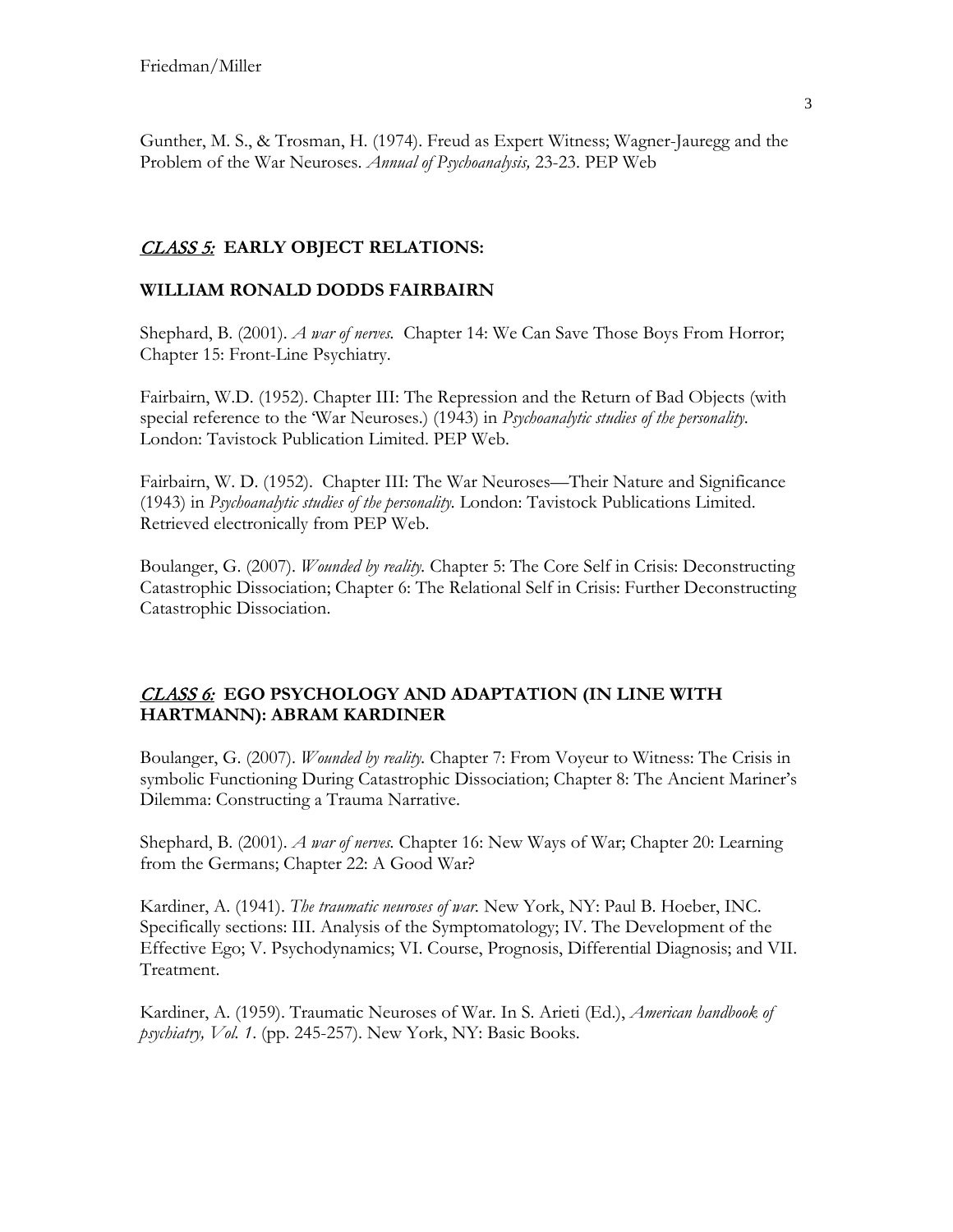### CLASS 7: **CLINICAL CONSIDERATIONS IN WORK WITH WAR-RELATED TRAUMA-PART 1 WRAP UP**

Boulanger, G. (2007). *Wounded by reality.* Chapter 9: The Strength Found in Innocence: Resistance to Working Psychodynamically with Survivors of Adult Onset Trauma; Chapter 10: The Psychological Politics of Catastrophe: Local, Personal, and Professional.

# **History of War Neuroses-Contemporary Theories/War Trauma II Contributions of Psychoanalysis to War Trauma**

#### **Required Texts:**

Brothers, D. (2008). *Toward a psychology of uncertainty: Trauma-centered psychoanalysis.* New York, NY: The Analytic Press.

Grinker, R. R., & Spiegel, J. P. (1945/1963). *Men under stress.* New York, NY: McGraw-Hill Book Co.

Scurfield, R. M., & Platoni, K. T. (Eds.). (2013). *War trauma and its wake: Expanding the circle of healing.* New York, NY: Routledge.

Shephard, B. (2001). *A war of nerves: Soldiers and psychiatrists in the twentieth century.* Cambridge, Mass: Harvard University Press. This text is to be used for both classes: War Trauma I, and War Trauma II.

Stolorow, R. D. (2007). *Trauma and human existence: Autobiographical, psychoanalytic, and philosophical reflections.* New York, NY: Routledge Taylor & Francis Group.

#### **Highly Recommended Texts**:

Beder, J. (Ed.). (2012). *Advances in social work practice with the military.* New York, NY: Routledge Taylor & Francis Group.

Horowitz, M. J. (2011). *Stress response syndromes: PTSD, grief, adjustment, and dissociative disorders*  (5th ed.). New York, NY: Jason Aronson.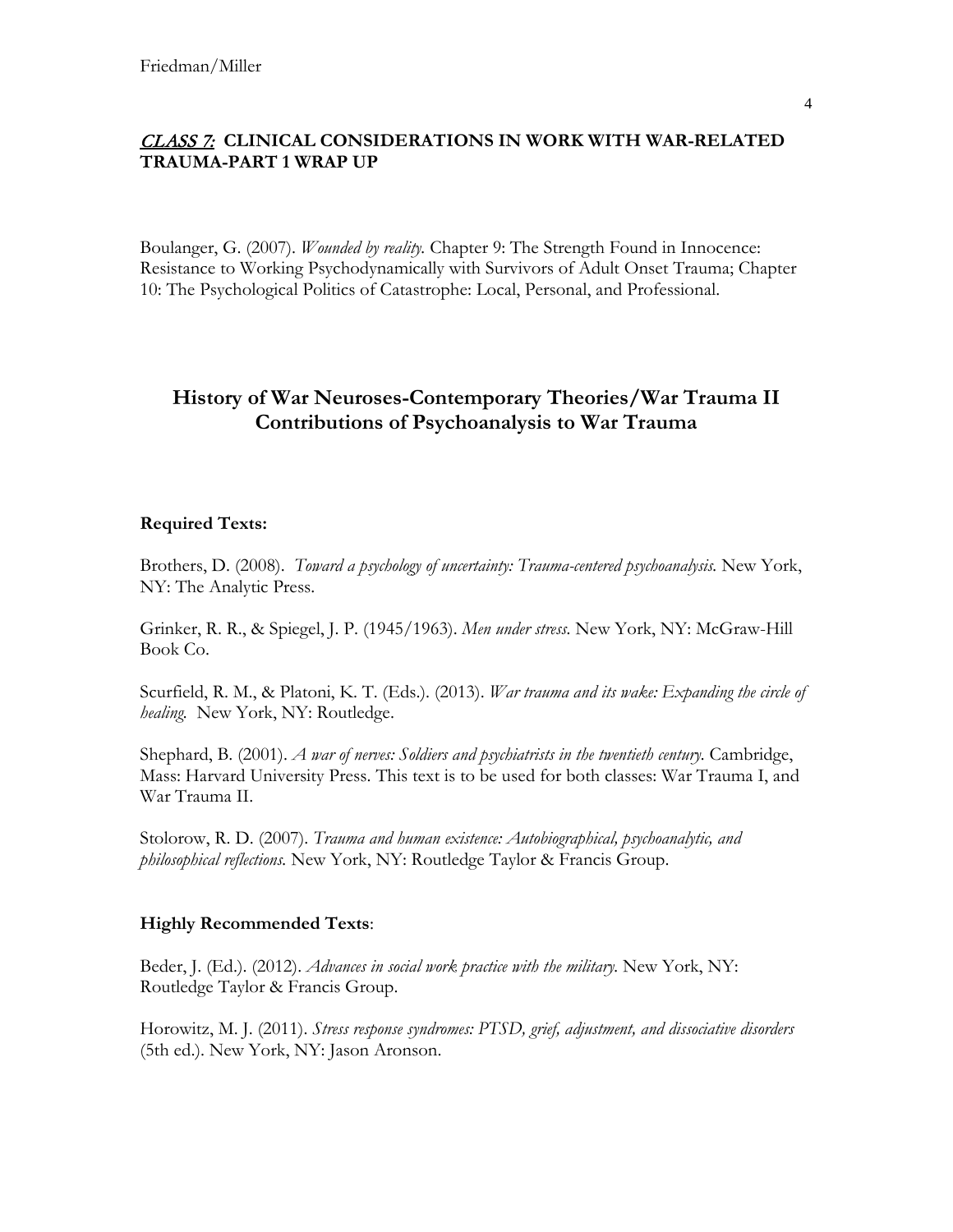Stolorow, R. D. (2011). *World, affectivity, trauma: Heidegger and post-Cartesian psychoanalysis.* New York, NY: Routledge Taylor & Francis Group.

### CLASS 1: **OVERVIEW OF COURSE --- ROY GRINKER: DYNAMIC FORMULUATION OF TRAUMA AND THE PRE-EXISTENT NEUROSIS**

Grinker, R. R., & Spiegel, J. P. (1945/1963). *Men under stress.* Chapter 15: Psychodynamics; Chapter 16: Treatment: Psychotherapy; Chapter 17: Treatment: Narcosynthesis.

Shepard, B. (2000). *A war of nerves.* Chapter 23: Vietnam Doctors Scurfield, R. M., & Platoni, K. T. (Eds.). (2013). *War trauma and its wake: Expanding the circle of healing.* Preface, Chapter 1: An expanding circle of healing: Warriors and civilians impacted by war; Chapter 2: Myths and realities about war, its impact, and healing.

### CLASS 2: **DYNAMIC PSYCHOTHERAPY—PSYCHODYNAMIC AND COGNTIVE MODEL: MARDI HOROWITZ**

Horowitz, M. J. (2011). *Stress response syndromes: PTSD, grief, adjustment, and dissociative disorders*  (5th ed.). Chapter 5: Explanation of Symptom Formation (to be provided)

Mardi Horowitz—Stress Response Syndromes: Cognitive-Psychodynamic Approachhandout (to be provided)

Shephard, B. (2001). *A war of nerves.* Chapter 24: From Post Vietnam Syndrome to PTSD.

Scurfield, R. M., & Platoni, K. T. (Eds.). (2013). *War trauma and its wake: Expanding the circle of healing.* Chapter 3: Citizen/warriors: Challenges facing U.S. Army Reserve soldiers and their families; Chapter 4: Army National Guard Warriors: A part-time job becomes a full-time life.

### CLASS 3: **DYNAMIC PSYCHOTHERAPY—PSYCHODYNAMIC AND COGNTIVE MODEL: MARDI HOROWITZ (Continued)**

Horowits, M. J. (1999). Dynamic psychotherapy. In M. Hersen & A. S. Bellack (Eds.), *Handbook of comparative interventions for adult disorders* (2nd ed.) (pp. 417-432). New York, NY: John Wiley & Sons, Inc.

Shephard, B. (2001). *A war of nerves.* Chapter 25: When the Patient Repeats Atrocities.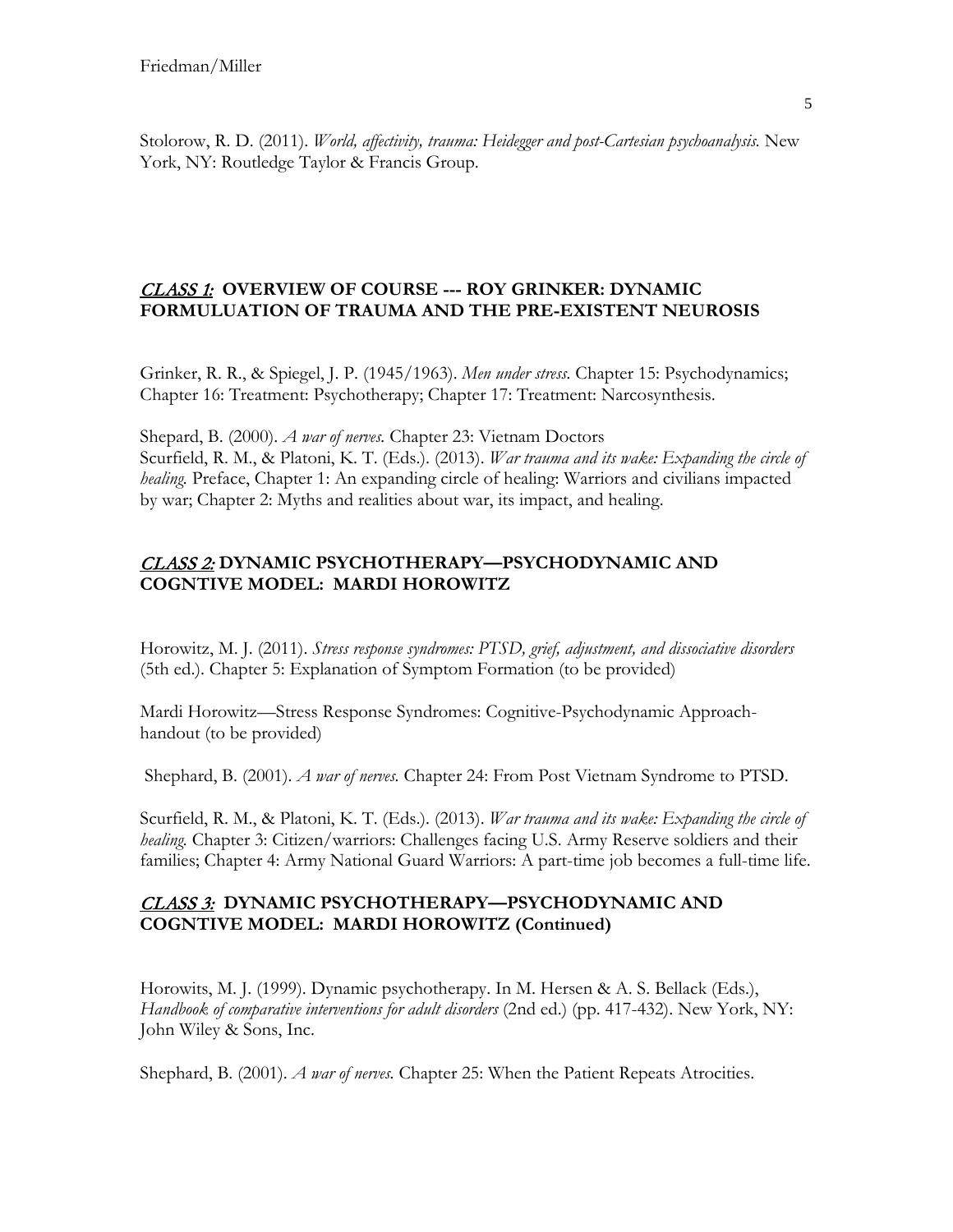Scurfield, R. M., & Platoni, K. T. (Eds.). (2013). *War trauma and its wake: Expanding the circle of healing.* Chapter 5: Women warriors: From making milestones in the military to community reintegration; Chapter 7: Traumatic brain injury and post-traumatic stress: The "signature wounds" of the Iraq and Afghanistan wars.

## CLASS 4: **CLASSICAL SELF PSYCHOLOGY: ANNA ORNSTEIN**

Ornstein, A. (1994). Chapter 9 trauma memory, and psychic continuity. *Progress in Self Psychology, 10,* 131-146.

Shephard, B. (2001). *A war of nerves.* Chapter 26: From the Falklands to the Gulf.

Scurfield, R. M., & Platoni, K. T. (Eds.). (2013). *War trauma and its wake: Expanding the circle of healing.* Chapter 9: Military suicidality and principles to consider in prevention; Chapter 10: Military sexual trauma; Chapter 11: Veterans involved with the criminal justice system: Clinical issues, strategies, and interventions.

### CLASS 5: **SELF PSYCHOLOGY, INTERSUBJECTIVITY, AND RELATIONAL SYSTEMS THEORY: DORIS BROTHERS**

Brothers, D. (2008). *Toward a psychology of uncertainty: Trauma-centered psychoanalysis.* Chapter 2: Making the Unbearable Bearable; Chapter 3: Trauma as Exile; Chapter 4: Sanctuary on the Ledge: Trauma-Centered Treatment; Chapter 6: To Die With Our Dead; Chapter 8: In the Ashes of Burnout.

### CLASS 6: **RELATIONAL PSYCHOANALYSIS, INTERSUBJECTIVE SYSTEMS THEORY: ROBERT STOLOROW**

Stolorow, R. D. (2007). *Trauma and human existence: Autobiographical, psychoanalytic, and philosophical reflections.* New York, NY: Routledge Taylor & Francis Group.

Scurfield, R. M., & Platoni, K. T. (Eds.). (2013). *War trauma and its wake: Expanding the circle of healing.* Chapter 12: Iraqi civilians and the recycling of trauma; Chapter 13: Afghanistan civilians: Surviving trauma in a failed state.

## CLASS 7: **THE CULTURE OF TRAUMA: SOCIETY, MILITARY, THE FAMILY**

Shephard, B. (2001). *A war of nerves.* Chapter 27: The Culture of Trauma.

Scurfield, R. M., & Platoni, K. T. (Eds.). (2013). *War trauma and its wake: Expanding the circle of healing.* Chapter 14: U.S. Army combat and operational stress control: From battlemind to resiliency, debriefings, and traumatic event management; Chapter 17: Military chaplains' roles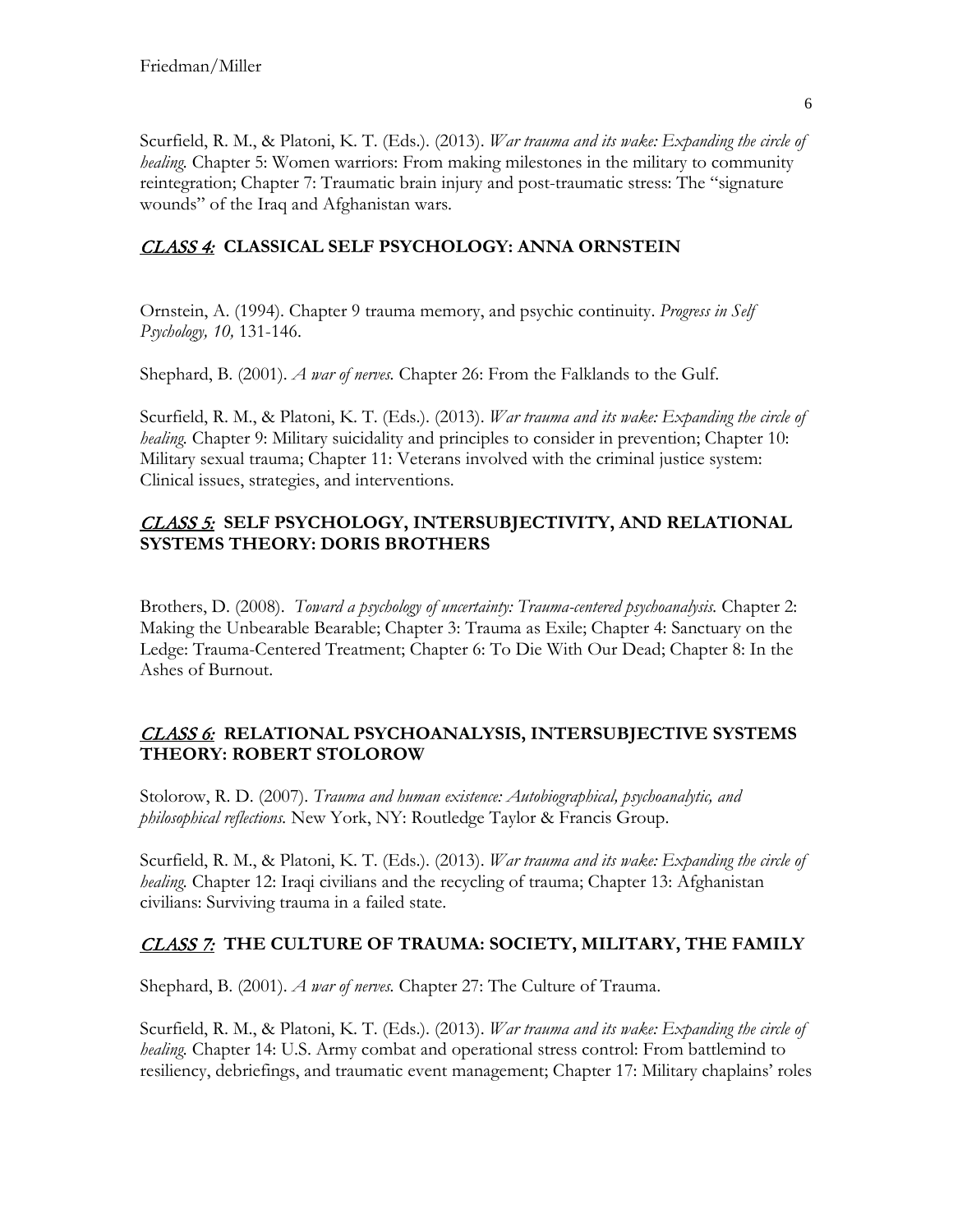in healing: "Being here and there;" Chapter 18: Afterward: A surviving spouse speaks; Epilogue.

#### **BIBLIOGRPAHY**

- Bateman, A. W., & Fonagy, P. (Eds.). (2012). *Handbook of mentalizing in mental health practice.* Washington, DC: American Psychiatric Publishing, Inc.
- Beder, J. (Ed.). (2012). *Advances in social work practice with the military.* New York, NY: Routledge Taylor & Francis Group.
- Brothers, D. (2008). *Toward a psychology of uncertainty: Trauma-centered psychoanalysis.* New York, NY: The Analytic Press Taylor & Francis Group.
- Dalenberg, C. J. (2000). *Countertransference and the treatment of trauma.* Washington, DC: American Psychological Association.
- Department of the Army (2003). *U.S. Army combat stress control handbook.* Guilford, CT: The Lyons Press.
- England, D. (2009). *The post-traumatic stress disorder relationship: How to support your partner and Keep your relationship healthy.* Avon, MA: Adams Media.
- Figley, C. R., & Nash, W. P. (Eds.). (2007). *Combat stress injury: Theory, research, and management.* New York, NY: Routledge Taylor & Francis Group.
- Furst, S. S. (1967). *Psychic trauma.* New York, NY: Basic Books, Inc.
- Grant, R. (1996). *The way of the wound: A spirituality of trauma and transformation*. Oakland, CA: Robert Grant
- Grinker, R. R., & Spiegel, J. P. (1945/1963). *Men under stress.* New York, NY: McGraw Hill Book Company.
- Grossman, D. (1995). *On killing: The psychological cost of learning to kill in war and society.* New York, NY: Back Bay Books.
- Grossman, D. , & Christensen, L. W. (2004). *On combat: The psychology and physiology of Deadly conflict in war and in peace* (3rd ed.). Warrior Science Publications.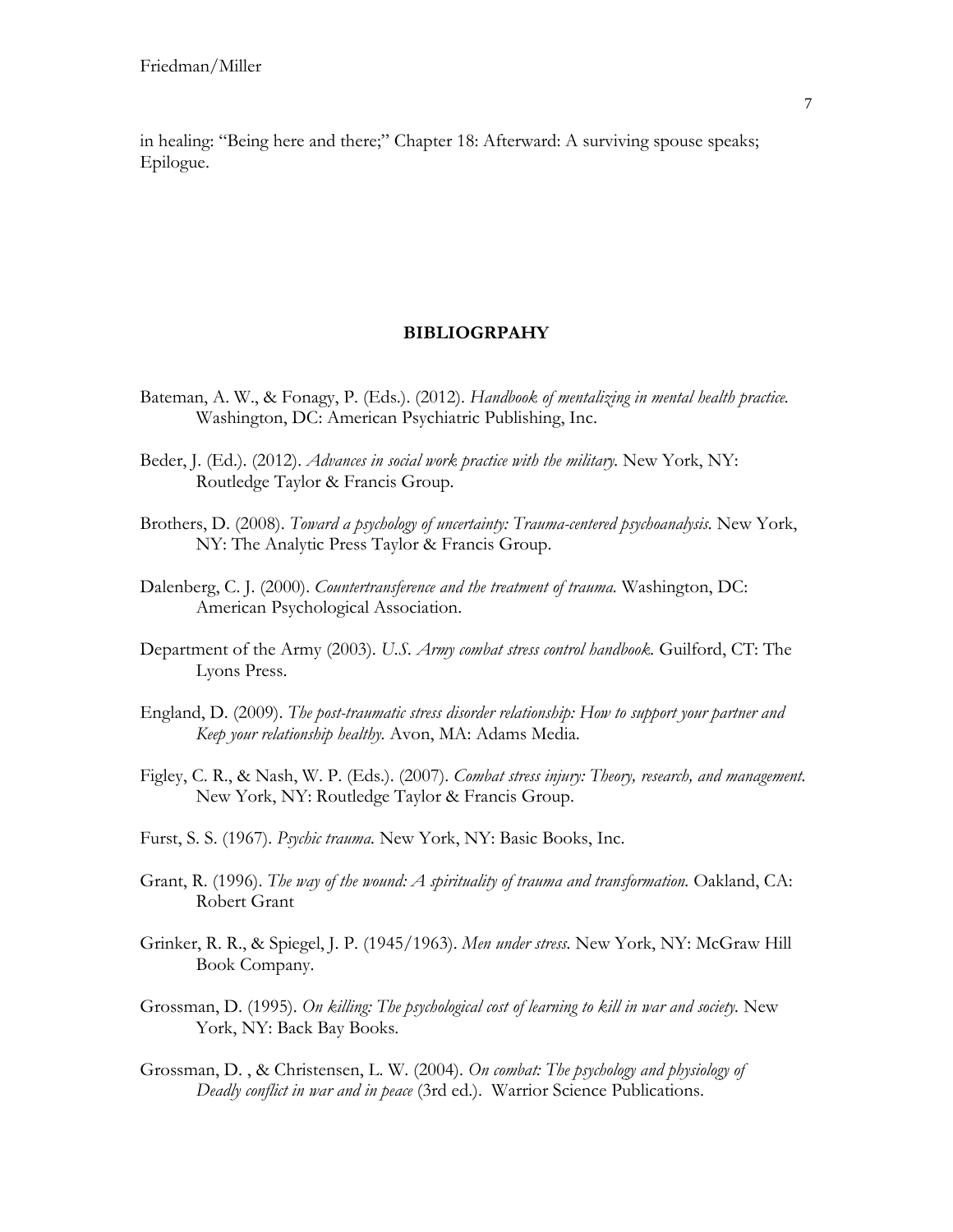- Hart, A. R. (2000). *An operators manual for combat ptsd: Essays for coping*. New York, NY: Writer's Showcase presented by Writer's Digest imprint of iUniverse. Com, Inc.
- Herman, Jl. (1997). *Trauma and recovery: The aftermath of violence—from domestic abuse to political terror.* New York, NY: Basic Books.

Horowitz, M. J. (1976). *Stress response syndromes.* New York, NY: Jason Aronson, Inc.

Horowitz, M. J. (2001). *Stress response syndromes* (4th ed.). Northvale, NJ: Jason Aronson, Inc.

- Horowitz, M. J. (Ed.). (1999). *Essential papers on posttraumatic stress disorder.* New York, NY: New York University Press.
- Horowitz, M. J. (2011). *Stress response syndromes: PTSD, grief, adjustment, and dissociative disorders*  (5th ed.). New York, NY: Jason Aronson.
- Horton, P. C., Gewirtz, H., & Kreutter, K. J. (Eds.). (1988). *The solace paradigm: an eclectic search for psychological immunity.* Madison, CT: International Universities Press, Inc.
- Hogue, C. W. (2010). *Once a warrior always a warrior: Navigating the transition from combat to home, Including combat stress, ptsd, and mTBI.* Guilford, CT: Global Pequot Press.
- Kardiner, A. (1941). *The traumatic neuroses of war.* New York, NY: Paul B. Hoeber, Inc.
- Lipsky, L., & Burk, C. (2009). *Trauma stewardship: An everyday guide to caring for self while caring for others.* San Francisco, CA: Berrett-Koehler Publishers, Inc.
- Micale, M. S., & Lerner, P. (Eds.). (2001). *Traumatic pasts: History, psychiatry and trauma in the modern age, 1870-1930.* New York, NY: Cambridge University Press.
- Mitchell, S. A., & Aron, L. (Eds.). (1999). *Relational psychoanalysis: The emergence of a tradition.*  Hillsdale, NJ: The Analytic Press.
- Ogden, P, Minton, K., & Pain, C. (2006). *Trauma and the body: A sensorimotor approach to psychotherapy.* New York, NY: W. W. Norton & Company.
- Ringel, S., & Brandell, J. (Eds.). (2012). *Trauma: Contemporary directions in theory, practice, and research.* Los Angeles, CA: SAGE.
- Rothschild, B. (2000). *The body remembers: the psychophysiology of trauma and trauma treatment.* New York, NY: W. W. Norton & Company.
- Rothschild, B. (2011). *Trauma essentials: The go-to guide.* New York, NY: W. W. Norton & Company.
- Schore, A. N. (2003). *Affect regulation and the repair of the self.* New York, NY: W. W. Norton & Company.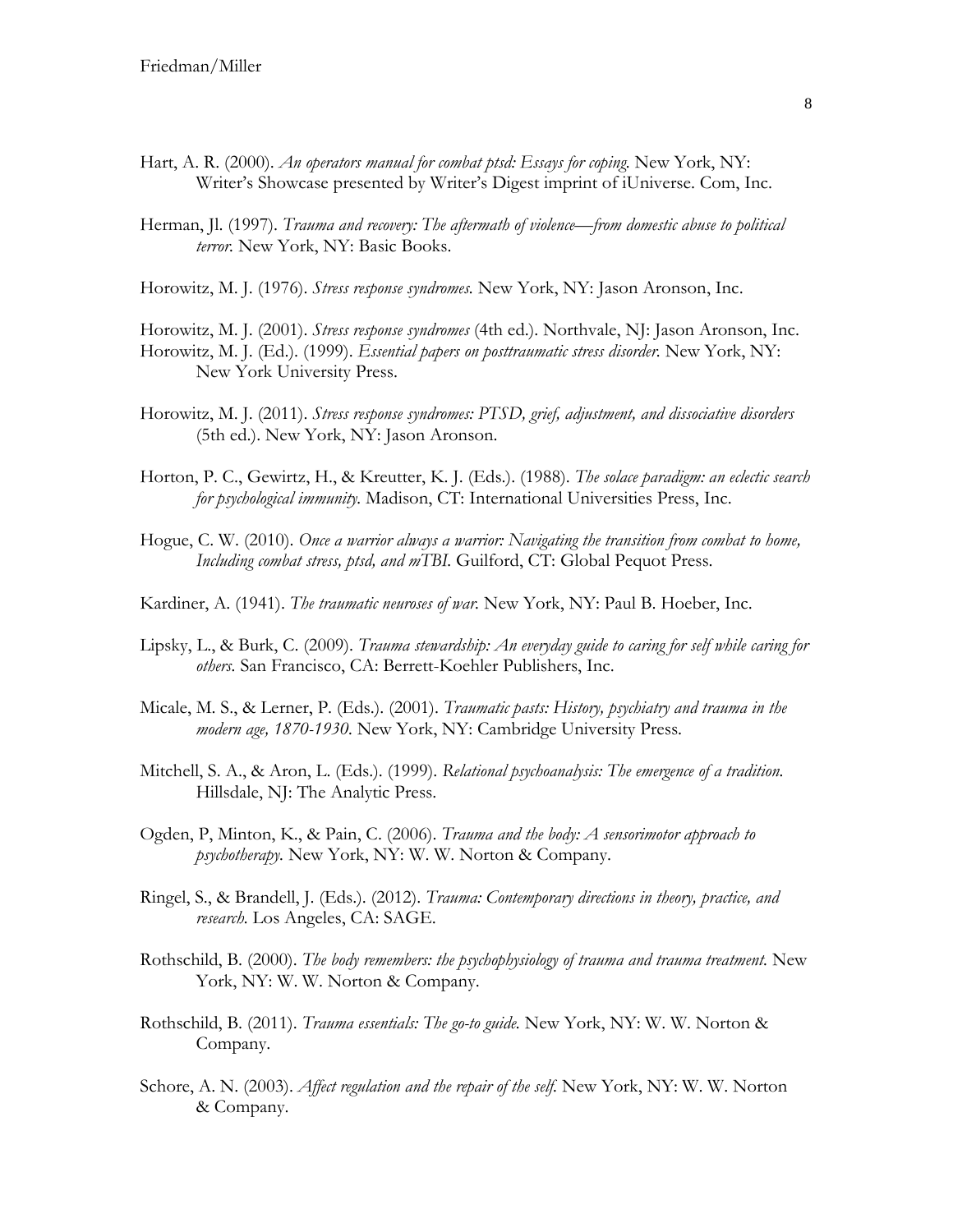- Scurfield, R. M., & Platoni, T. (Eds.). (2013). *War trauma and its wake: Expanding the circle of healing.* New York, NY: Routledge Taylor & Francis Group.
- Shephard, B. (2001). *A war of nerves: Soldiers and psychiatrists in the twentieth century.* Cambridge, MA: Harvard University Press.
- Stolorow, R. D., Brandchaft, B., &Atwood, G. E. (1987). *Psychoanalytic treatment: An Intersubjective approach.* Hillsdale, NY: The Analytic Press.
- Stolorow, R. D., & Atwood, G. E. (1992). *Contexts of being: The intersubjective foundations of psychological life.* New York, NY: Psychology Press.
- Stolorow, R. D, Atwood, G. E., & Brandchaft, B. (Eds.). (1994). *The intersubjective perspective.* Northvale, NJ: Jason Aronson, Inc.
- Stolorow, R. D., Atwood, G. E., & Orange, D. M. (2002). *Worlds of experience: Interweaving philosophical and clinical dimensions in psychoanalysis.* New York, NY: Basic Books.
- Stolorow, R. D. (2007). *Trauma and human existence: autobiographical, psychoanalytic, and philosophical reflections.* New York, NY: Routledge Taylor & Francis Group.
- Stolorow, R. D. (2011). *World, affectivity, trauma: Heidegger and post-Cartesian psychoanalysis.* New York, NY: Routledge Taylor & Francis Group.
- Tanielian, T., & Jaycox, L. H. (Eds.). (2008). *Invisible wounds of war: Psychological and cognitive Injuries, their consequences, and services to assist recovery.* Santa Monica, CA: RAND Corporation, Center for Military Health Policy Research.
- Tick, E. (2005). *War and the soul: Healing our nations veterans from post-traumatic stress disorder.*  Wheaton, IL: Quest Books.
- van der Kolk, B. A., McFarlane, A. C., & Weisaeth, L. (Eds.). (1996). *Traumatic stress: The*  effects of overwhelming experience on mind, body, and society. New York, NY: Guilford Press.
- Wilson, J. P., & Lindy, J. D. (Eds.). (1994). *Countertransference in the treatment of ptsd.* New York, NY: Guilford Press.
- Wilson, J. P., & Thomas, R. B. (2004). *Empathy in the treatment of trauma and ptsd.* New York, NY: Brunner-Routledge Taylor & Francis Group.